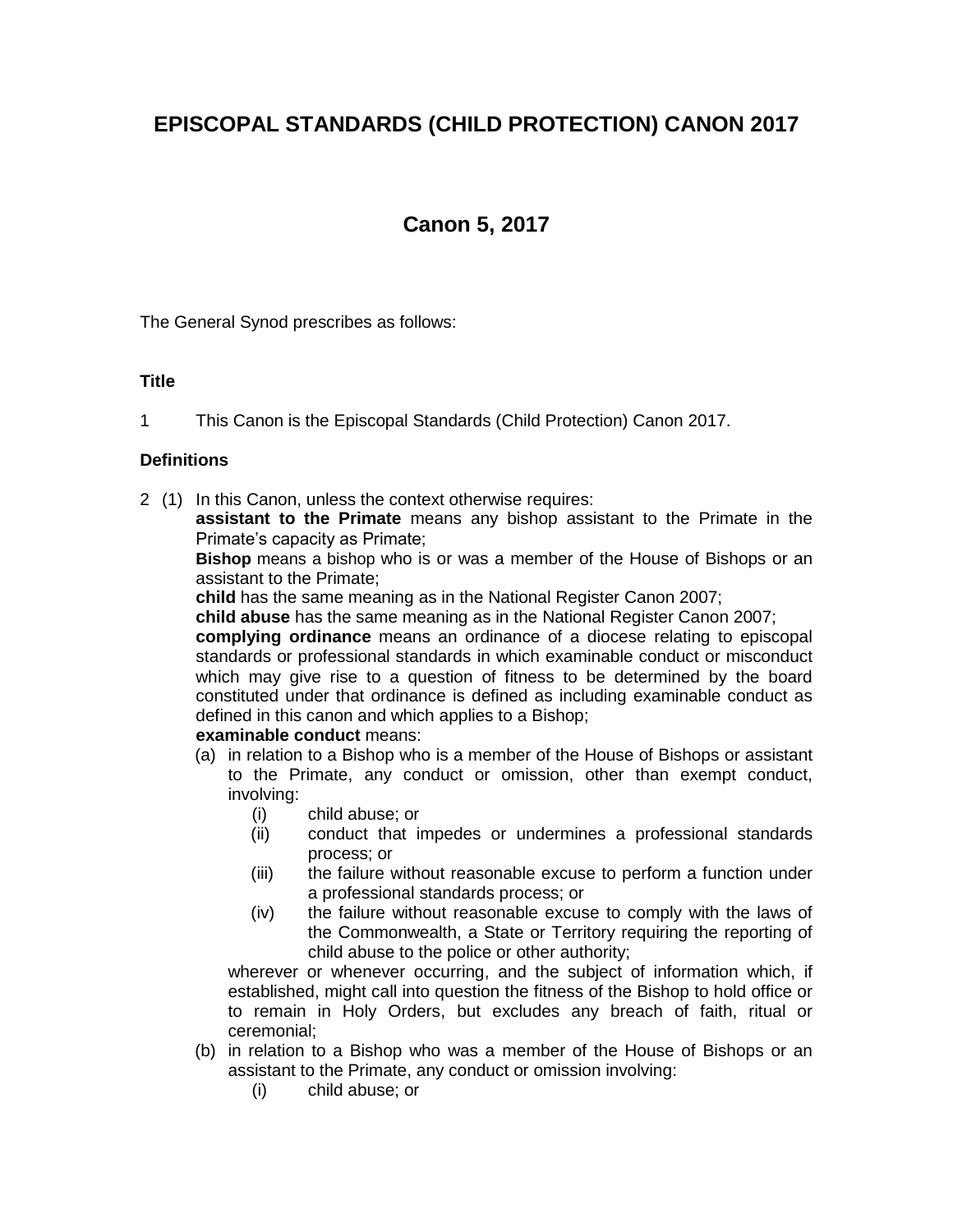- (ii) conduct that impedes or undermines a professional standards process; or
- (iii) the failure without reasonable excuse to perform a function under a professional standards process; or
- (iv) the failure without reasonable excuse to comply with the laws of the Commonwealth, a State or Territory requiring the reporting of child abuse to the police or other authority;

occurring while a member of the House of Bishops or assistant to the Primate whether before or after the commencement of this canon, and the subject of information which, if established, might call into question the fitness of the Bishop to hold office or to remain in Holy Orders, but excludes any breach of faith, ritual or ceremonial;

**exempt conduct** means any conduct or omission which would be examinable conduct, had not the Bishop disclosed the material facts of such conduct to the ordaining bishop prior to the Bishop's ordination as a deacon;

**former Bishop** means a Bishop whose conduct falls within paragraph (b) of the definition of examinable conduct;

**professional standards process** means a process for determining the fitness for office of clergy or lay persons under any canon of the General Synod or diocesan ordinance or a process under Chapter IX of the Constitution, where the conduct that is the subject of the process relates to child abuse;

**relevant diocesan bishop** in relation to a former Bishop means the bishop of the diocese in which the former Bishop is licensed or resides.

(2) Where there is examinable conduct in relation to a former Bishop, the examinable conduct extends to any other conduct or omission of the former Bishop that falls within subparagraphs (i) to (iv) of paragraph (b) of the definition of examinable conduct (other than exempt conduct), but occurring before or after any period in which the Bishop was a member of the House of Bishops or an assistant to the Primate, and is the subject of information that, if established, together with the relevant conduct or omission occurring while a member of the House of Bishops or assistant to the Primate, might call into question the fitness of the Bishop to hold office or to remain in Holy Orders (but excluding any breach of faith, ritual or ceremonial).

## **Application of specified provisions of the Episcopal Standards Canon 2007**

- 3 (1) The following provisions of the Episcopal Standards Canon 2007 are incorporated in this canon as if they were set out in full in this Canon and were limited to examinable conduct as defined in this Canon:
	- (a) section 2 other than the definitions of "Bishop" and "examinable conduct"; and with the following amendments to the definition of "relevant Metropolitan":
		- (i) substitute for paragraph (b) "in relation to any other member of the House of Bishops or an assistant to the Primate, the Primate;"
		- (ii) insert paragraph (c) after paragraph (b):
			- "(c) in relation to a former Bishop:
				- (i) the Metropolitan of the Province in which the Bishop is licensed or resides; or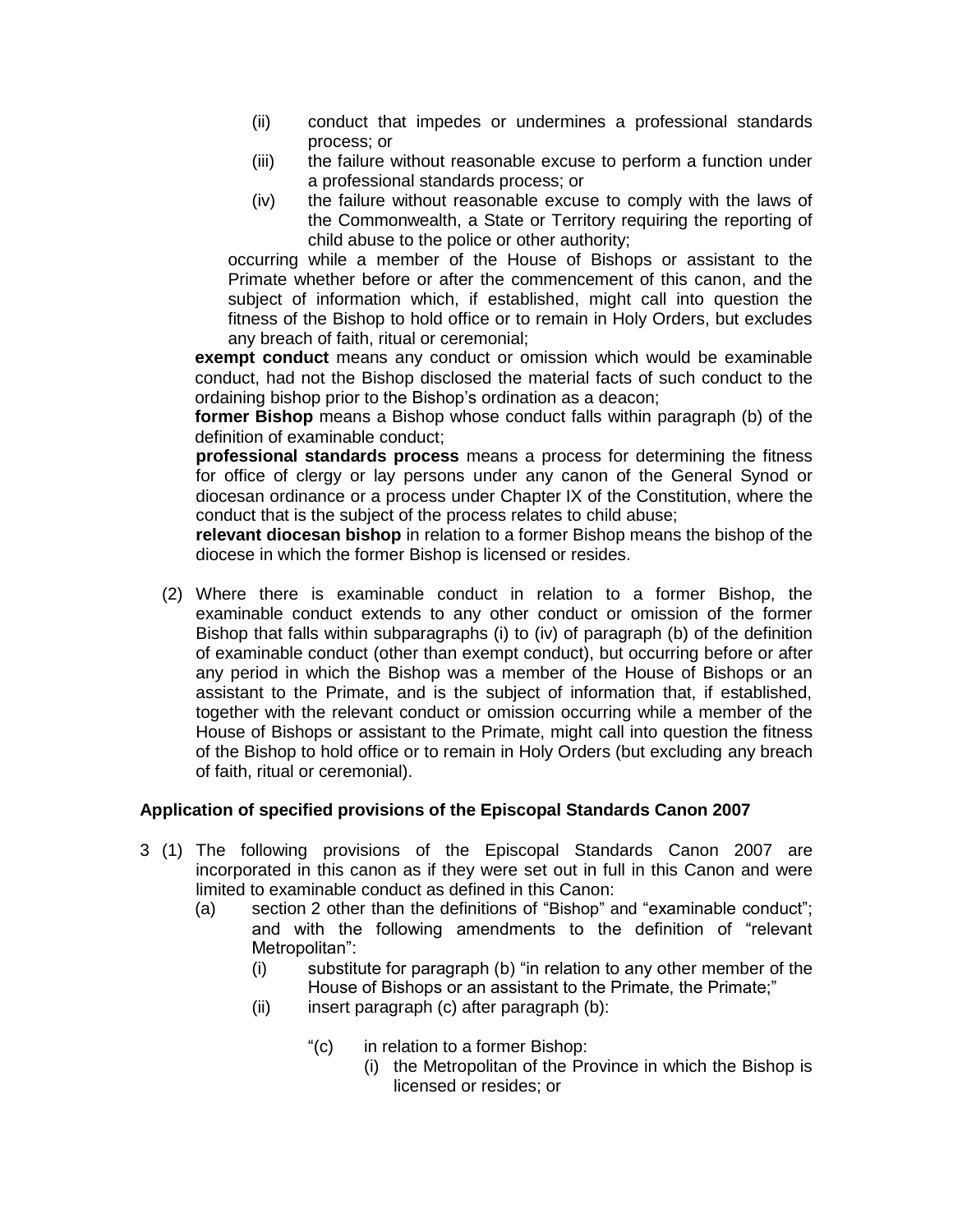- (ii) if the Bishop is licensed or resides in an extraprovincial diocese, the Primate."
- (b) Parts 2 to 7 and 9 modified as follows:
	- (i) substitute ";" for "." at the end of paragraph (k) of section 7 and insert after paragraph (k):
		- "(l) to have carriage under this Canon of the referral of a question to the Board from an equivalent body to the ESC under a complying ordinance."
	- (ii) delete paragraph (d) of section 16 and section 51(2);
	- (iii) insert after "section 16" in section 19(1) "or pursuant to a corresponding provision of a complying ordinance";
	- (iv) insert subsection (3) after subsection (2) of section 19:

"(3) Where there is a referral of a question to the Board from an equivalent body to the ESC under a complying ordinance, if the equivalent body would have, but for this Canon, referred at the same time other complaints against the Bishop to the board constituted under the complying ordinance in respect of conduct that does not fall within examinable conduct as defined in this Canon which might call into question the fitness of the Bishop to hold office or to remain in Holy Orders, the equivalent body may refer to the Board, and the Board may determine, the question arising from the conduct other than the examinable conduct in conjunction with the question arising from the examinable conduct."

- (v) substitute ";" for "." at the end of paragraph (k) of section 49 and insert after paragraph (k):
	- "(l) determine that the Bishop be prohibited, either temporarily or permanently, from functioning as a bishop or as a bishop and priest; or
	- (m) determine the Bishop be deposed from the exercise of Holy Orders."
- (vi) delete "and" at the end of paragraph (d) of section 50 and insert after paragraph (d):
	- "(e) to the ESC;
	- (f) where appropriate, to any relevant complainant;
	- (g) in the case of a former Bishop, to the relevant diocesan bishop; and"
- (vii) insert section 50A after section 50: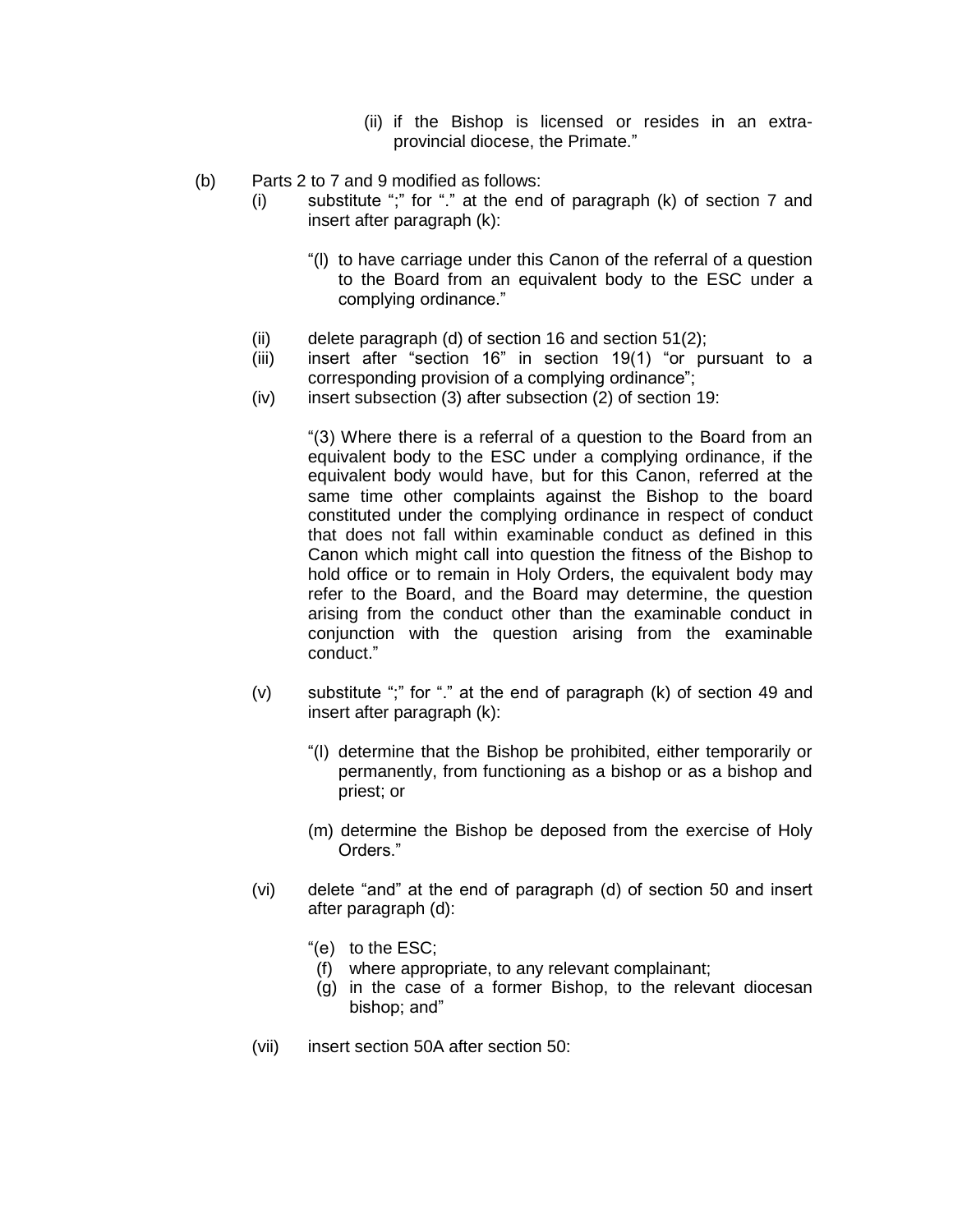"50A The relevant Metropolitan and, where applicable, the relevant diocesan bishop, is authorised and must give effect to the determination of the Board."

- (c) Part 8 modified as follows:
	- (i) delete the definitions of "Review Tribunal"; "the appropriate state professional body" and "the relevant Chancellor" in section 52;
	- (ii) insert the following definition in section 52: **"Review Board** means the Episcopal Standards Review Board constituted for the purposes of this Part."
	- (iii) delete sections 53, 55, 63 and 66;
	- (iv) delete section 54 and substitute:

"54 A Bishop or the ESC, if aggrieved by a reviewable decision, may appeal by notice to the General Secretary."

(v) insert a new section 55:

"55(1) The Review Board will be constituted from the members of the panel referred to in section 20 and the members of the panel to be convened for an appeal to the Review Board will be determined by whichever of the President or the Deputy President was not a member of the Board which made the determination that is the subject of the appeal, as soon as possible after the appeal is notified to the President or Deputy President.

(2) For the purpose of an appeal, the Review Board shall consist of the President or Deputy President, who shall be the presiding member, and an equal number not exceeding two from the episcopal members and two from the other members of the panel who were not members of the Board which made the determination that is the subject of the appeal.

(3) Subsections (3) to (5) of section 23, subsection (1) of section 24, sections 25 to 27, 29 and 31 to 33, subsections (2) and (3) of section 36, and sections 41(1), 42, 45 and 46 apply to an appeal to the Review Board, as if the reference to the Board is a reference to the Review Board."

- (vi) substitute "appeal" for "application to review" in sections 56 to 58 and 65 and for "review" in paragraph (b) of section 61 and in section 64;
- (vii) substitute "notice of appeal" for "application" in paragraph (a) of section 58 and for "application for review" in section 61;
- (viii) delete section 59 and substitute:

"59 If the Review Board on appeal confirms, varies or makes another determination in substitution for a reviewable decision, the Review Board must cause the details of the confirmed, varied or substituted determination to be forwarded to the General Secretary and the persons referred to in section 50 and the General Secretary shall cause relevant details to be forwarded for entry into the national register."